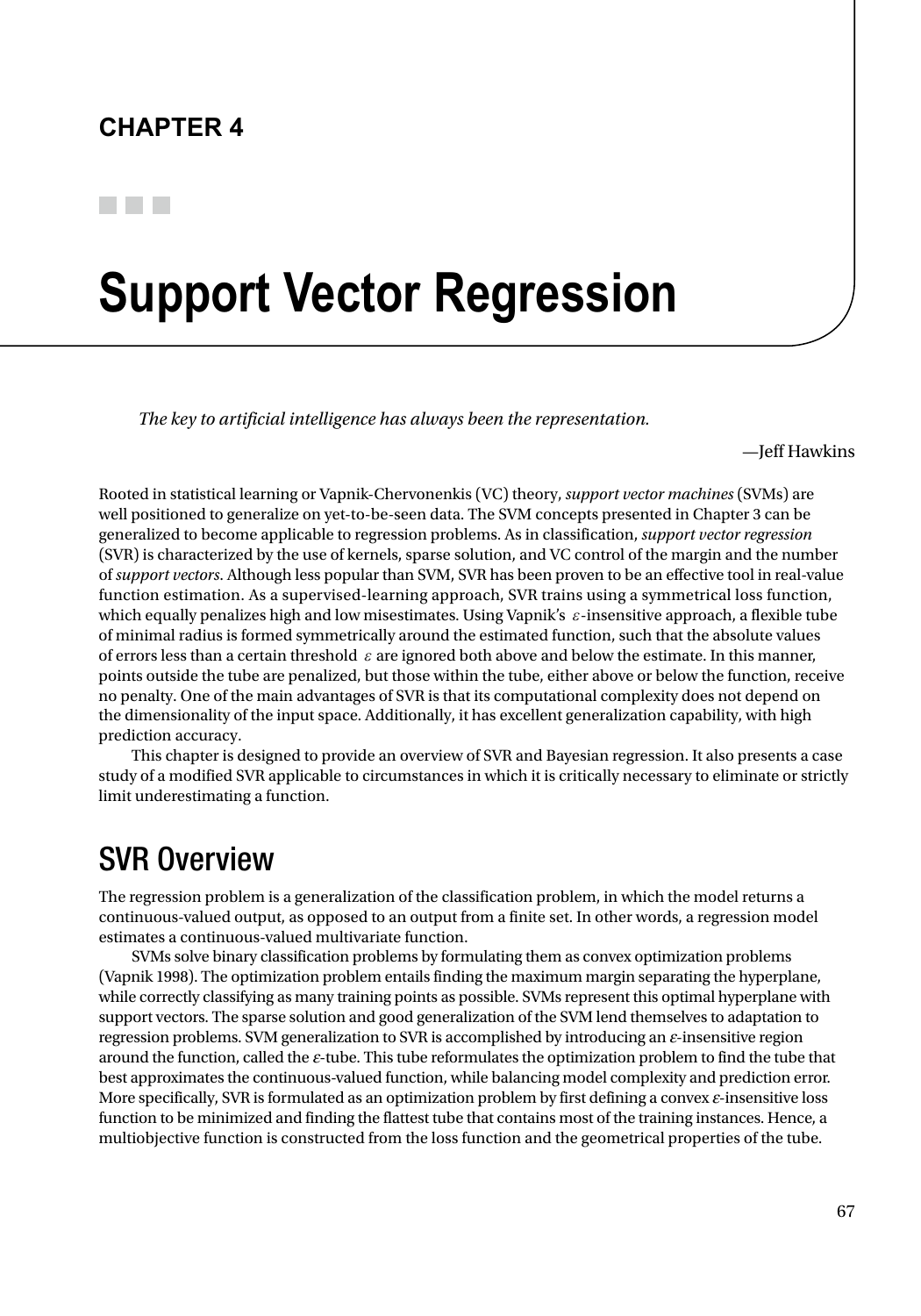Then, the convex optimization, which has a unique solution, is solved, using appropriate numerical optimization algorithms. The hyperplane is represented in terms of support vectors, which are training samples that lie outside the boundary of the tube. As in SVM, the support vectors in SVR are the most influential instances that affect the shape of the tube, and the training and test data are assumed to be *independent and identically distributed* (iid), drawn from the same fixed but unknown probability distribution function in a supervised-learning context.

## SVR: Concepts, Mathematical Model, and Graphical Representation

SVR problem formulation is often best derived from a geometrical perspective, using the one-dimensional example in Figure [4-1.](#page-1-0) The continuous-valued function being approximated can be written as in Equation 4-1. For multidimensional data, you augment *x* by one and include *b* in the *w* vector to simply the mathematical notation, and obtain the multivariate regression in Equation 4-2.

$$
y = f(x) = \langle w, x \rangle + b = \sum_{j=1}^{M} w_j x_j + b, y, b \in \mathbb{R}, x, w \in \mathbb{R}^M
$$
 (4-1)

$$
f(x) = \begin{bmatrix} w \\ b \end{bmatrix}^T \begin{bmatrix} x \\ 1 \end{bmatrix} = w^T x + b \quad x, w \in \mathbb{R}^{M+1}
$$
 (4-2)

<span id="page-1-0"></span>

*Figure 4-1. One-dimensional linear SVR*

SVR formulates this function approximation problem as an optimization problem that attempts to find the narrowest tube centered around the surface, while minimizing the prediction error, that is, the distance between the predicted and the desired outputs. The former condition produces the objective function in Equation 4-3, where  $||w||$  is the magnitude of the normal vector to the surface that is being approximated:

$$
\min_{w} \frac{1}{2} \|w\|^2. \tag{4-3}
$$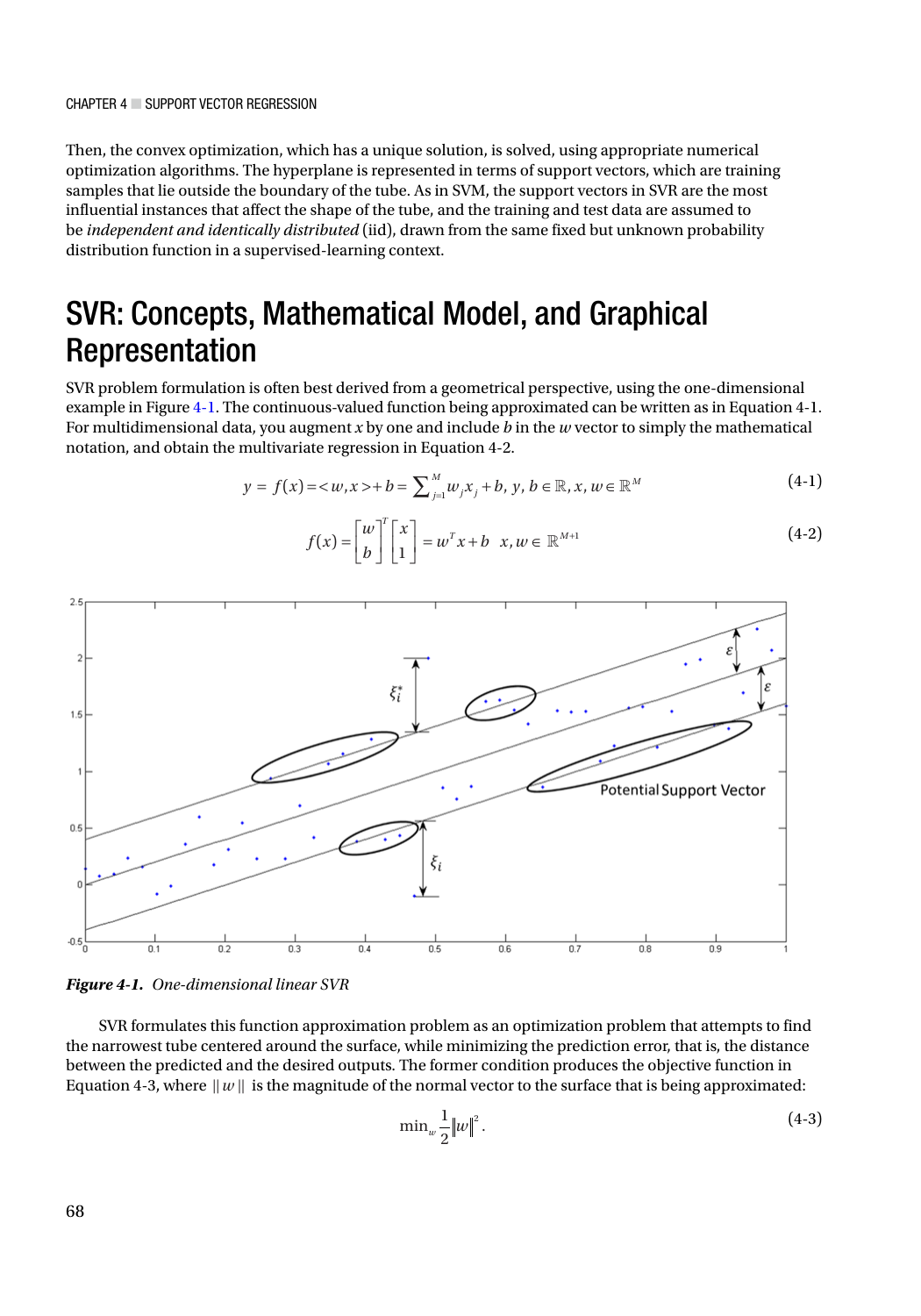To visualize how the magnitude of the weights can be interpreted as a measure of flatness, consider the following example:

$$
f(x,w)=\sum\nolimits_{i=1}^M w_ix^i, x\in\mathbb{R}, w\in\mathbb{R}^M.
$$

Here, *M* is the order of the polynomial used to approximate a function. As the magnitude of the vector *w* increases, a greater number of  $w_i$  are nonzero, resulting in higher-order solutions, as shown in Figure [4-2](#page-2-0). The horizontal line is a 0th-order polynomial solution and has a very large deviation from the desired outputs, and thus, a large error. The linear function, a 1st-order polynomial, produces better approximations for a portion of the data but still underfits the training data. The 6th-order solution produces the best tradeoff between function flatness and prediction error. The highest-order solution has zero error but a high complexity and will most likely overfit the solution on yet to be seen data. The magnitude of *w* acts as a regularizing term and provides optimization problem control over the flatness of the solution.

<span id="page-2-0"></span>



The constraint is to minimize the error between the predicted value of the function for a given input and the actual output. SVR adopts an *e*-insensitive loss function, penalizing predictions that are farther than *e* from the desired output. The value of *e* determines the width of the tube; a smaller value indicates a lower tolerance for error and also affects the number of support vectors and, consequently, the solution sparsity. Intuitively, the latter can be visualized for Figure  $4-1$ . If  $\varepsilon$  is decreased, the boundary of the tube is shifted inward. Therefore, more datapoints are around the boundary, which indicates more support vectors. Similarly, increasing  $\varepsilon$  will result in fewer points around the boundary.

Because it is less sensitive to noisy inputs, the *e*-insensitive region makes the model more robust. Several loss functions can be adopted, including the linear, quadratic, and Huber *e*, as shown in Equations 4-4, 4-5, and 4-6, respectively. As demonstrated in Figure [4-3,](#page-3-0) the Huber loss function is smoother than the linear and quadratic functions, but it penalizes all deviations from the desired output, with greater penalty as the error increases. The choice of loss function is influenced by a priori information about the noise distribution affecting the data samples (Huber 1964), the model sparsity sought, and the training computational complexity. The loss functions presented here are symmetrical and convex. Although asymmetrical loss functions can be adopted to limit either underestimation or overestimation, the loss functions should be convex to ensure that the optimization problem has a unique solution that can be found in a finite number of steps. Throughout this chapter, the derivations will be based on the linear loss function of Equation 4-4.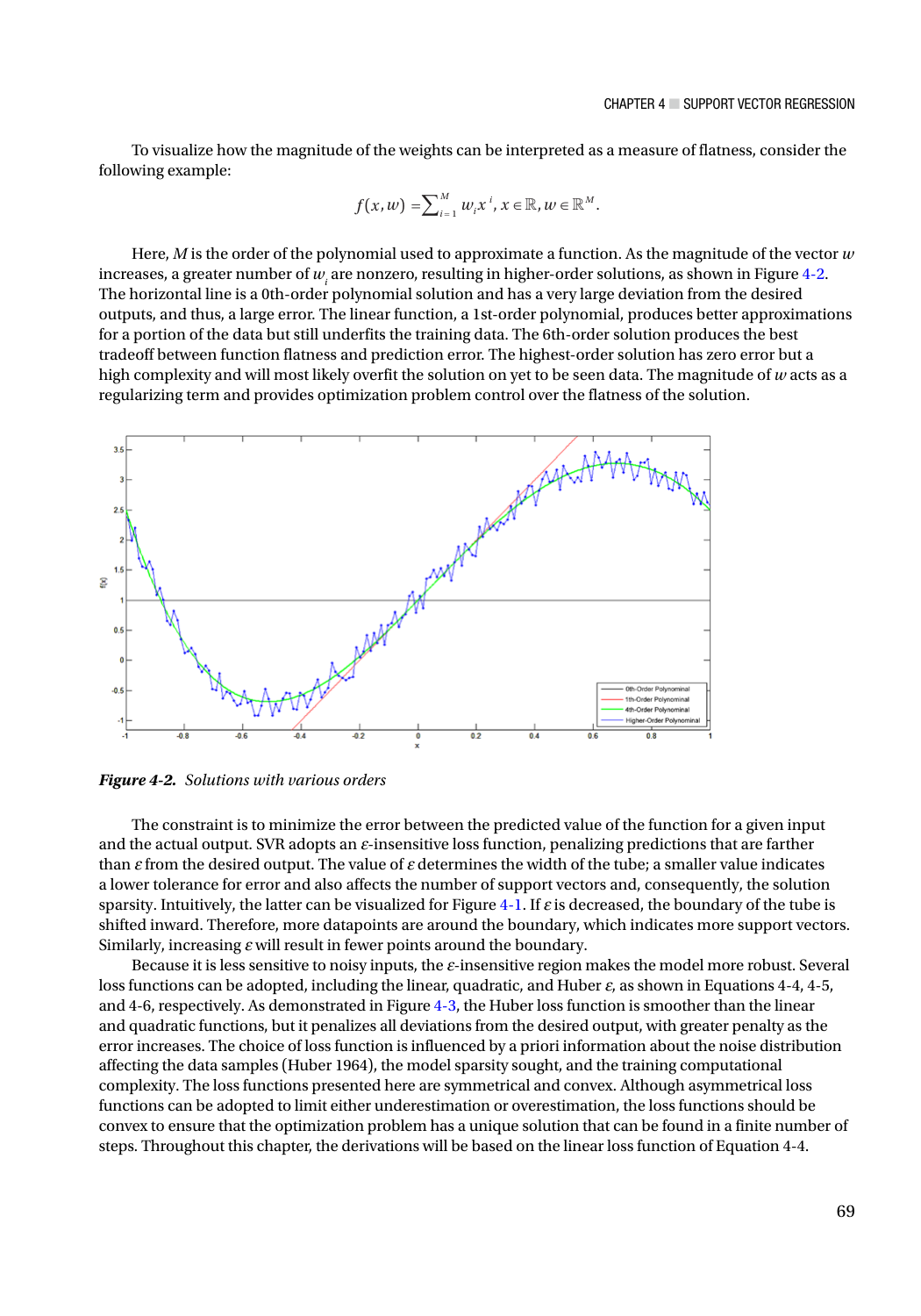$$
L_{\varepsilon}\big(y,f(x,w)\big) = \begin{cases} 0 & |y-f(x,w)| \leq \varepsilon; \\ |y-f(x,w)|-\varepsilon & otherwise, \end{cases}
$$
(4-4)

$$
L_{\varepsilon}\big(y,f(x,w)\big) = \begin{cases} 0 & |y-f(x,w)| \leq \varepsilon; \\ \big(|y-f(x,w)|-\varepsilon\big)^2 & otherwise, \end{cases}
$$
(4-5)

$$
L(y, f(x, w)) = \begin{cases} c|y - f(x, w)| - \frac{c^2}{2} & |y - f(x, w)| > c \\ \frac{1}{2}|y - f(x, w)|^2 & |y - f(x, w)| \le c \end{cases}
$$
(4-6)

<span id="page-3-0"></span>

*Figure 4-3. Loss function types: (a) linear, (b) quadratic, and (c) Huber*

#### **ASYMMETRICAL LOSS FUNCTIONS**

Some researchers have proposed modification to loss functions to make them asymmetrical. Shim, Yong, and Hwang (2011) used an asymmetrical *e*-insensitive loss function in support vector quantile regression (SVQR) in an attempt to decrease the number of support vectors. The authors altered the insensitivity according to the quantile and achieved a sparser model. Schabe (1991) proposed a two-sided quadratic loss function and a quasi-quadratic s-loss function for Bayes parameter estimation, and Norstrom (1996) replaced the quadratic loss function with an asymmetrical loss function to derive a general class of functions that approach infinity near the origin for Bayesian risk analysis. Nath and Bhattacharyya (2007) presented a maximum margin classifier that bounds misclassification for each class differently, thus allowing for different tolerances levels. Lee, Hsieh, and Wang (2005) reformulated the typical SVR approach into a nonconstrained problem, thereby only solving a system of linear equations rather than a convex quadratic one. Pan and Pan (2006) compared three\* different loss functions for economic tolerance design: Taguchi's quadratic loss function, inverted normal loss function, and revised inverted normal loss function.

Adopting a soft-margin approach similar to that employed in SVM, slack variables *x*, *x*\* can be added to guard against outliers. These variables determine how many points can be tolerated outside the tube illustrated in Figure [4-1.](#page-1-0)

Based on Equations 4-3 and 4-4, the optimization problem in Equation 4-7 is obtained; *C* is a regularization—thus, a tuneable parameter that gives more weight to minimizing the flatness, or the error, for this multiobjective optimization problem. For example, a larger *C* gives more weight to minimizing the error. This constrained quadratic optimization problem can be solved by finding the Lagrangian (see Equation 4-8). The Lagrange multipliers, or dual variables, are  $\lambda$ ,  $\lambda^*$ ,  $\alpha$ ,  $\alpha^*$  and are nonnegative real numbers.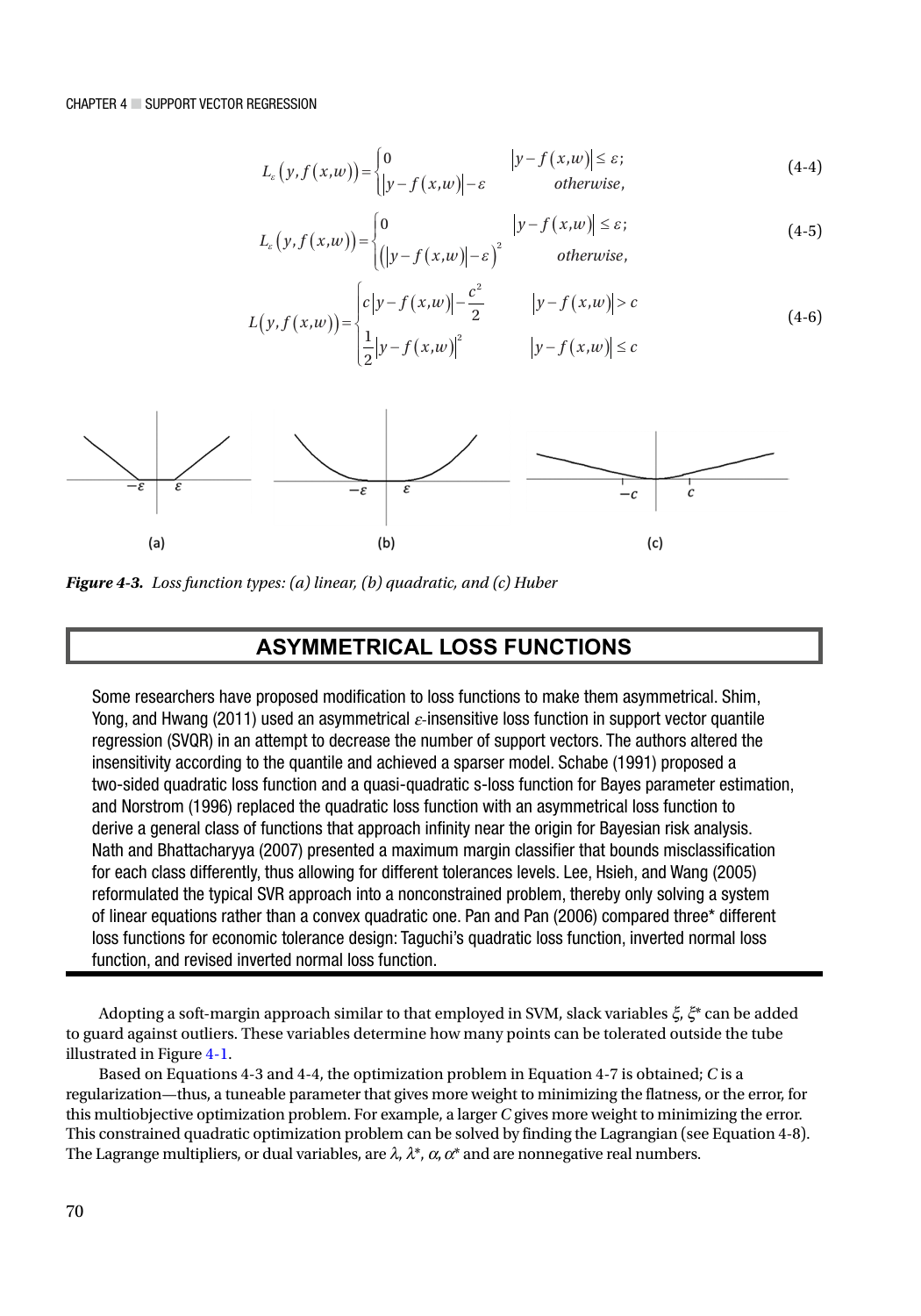$$
\min \frac{1}{2} \|w\|^2 + C \sum_{i=1}^N \xi_i + \xi_i^*,
$$
\n(4-7)

subject to

$$
y_i - w^T x_i \le \varepsilon + \xi_i^* \qquad i = 1...N
$$
  

$$
w^T x_i - y_i \le \varepsilon + \xi_i \qquad i = 1...N
$$
  

$$
\xi_i, \xi_i^* \ge 0 \qquad i = 1...N
$$

$$
\mathcal{L}(w,\xi^*,\xi,\lambda,\lambda^*,\alpha,\alpha^*) = \frac{1}{2} ||w||^2 + C \sum_{i=1}^N \xi_i + \xi_i^* + \sum_{i=1}^N \alpha_i^* (y_i - w^T x_i - \varepsilon - \xi_i^*) + \sum_{i=1}^N \alpha_i (y_i - w^T x_i - \varepsilon - \xi_i) - \sum_{i=1}^N \lambda_i \xi_i + \lambda_i^* \xi_i^* \tag{4-8}
$$

The minimum of Equation 4-8 is found by taking its partial derivatives with respect to the variables and setting them equal to zero, based on the *Karush-Kuhn-Tucker* (KKT) conditions. The partial derivatives with respect to the Lagrange multipliers return the constraints, which have to be less than or equal to zero, as illustrated in Equation 4-9. The final KKT condition states that the product of the Lagrange multipliers and the constraints is equal to zero (see Equation 4-10). The Lagrange multipliers that are equal to zero correspond to data inside the tube, whereas the support vectors have nonzero-valued Lagrange multipliers. The solution is written in terms of the support vector only—hence, the solution sparsity. The function approximation is represented in Equation 4-12. By replacing Equation 4-9 in Equation 4-8, the dual form of the optimization problem can be written as shown in Equation 4-13.

$$
\frac{\delta \mathcal{L}}{\delta w} = w - \sum_{i=1}^{N} (\alpha_i^{\dagger} - \alpha_i) x_i = 0
$$
\n
$$
\frac{\delta \mathcal{L}}{\delta \xi_i^*} = C - \lambda_i^* - \alpha_i = 0
$$
\n
$$
\frac{\delta \mathcal{L}}{\delta \lambda_i^*} = C - \lambda_i - \alpha_i = 0
$$
\n
$$
\frac{\delta \mathcal{L}}{\delta \lambda_i^*} = \sum_{i=1}^{N} \xi_i \le 0
$$
\n
$$
\frac{\delta \mathcal{L}}{\delta \lambda_i^*} = \sum_{i=1}^{N} \xi_i \le 0
$$
\n
$$
\frac{\delta \mathcal{L}}{\delta \alpha_i^*} = y_i - w^T x_i - \varepsilon - \xi_i^* \le 0
$$
\n
$$
\frac{\delta \mathcal{L}}{\delta \alpha_i} = -y_i + w^T x_i - \varepsilon - \xi_i \le 0
$$
\n
$$
\alpha_i \left( -y_i + w^T x_i - \varepsilon - \xi_i \right) = 0
$$
\n
$$
\alpha_i^* \left( y_i - w^T x_i - \varepsilon - \xi_i^* \right) = 0 \qquad \forall i
$$
\n
$$
\lambda_i^* \xi_i^* = 0
$$
\n(4-10)

$$
w = \sum_{i=1}^{N_{SV}} \left( \alpha_i^* - \alpha_i \right) x_i \tag{4-11}
$$

71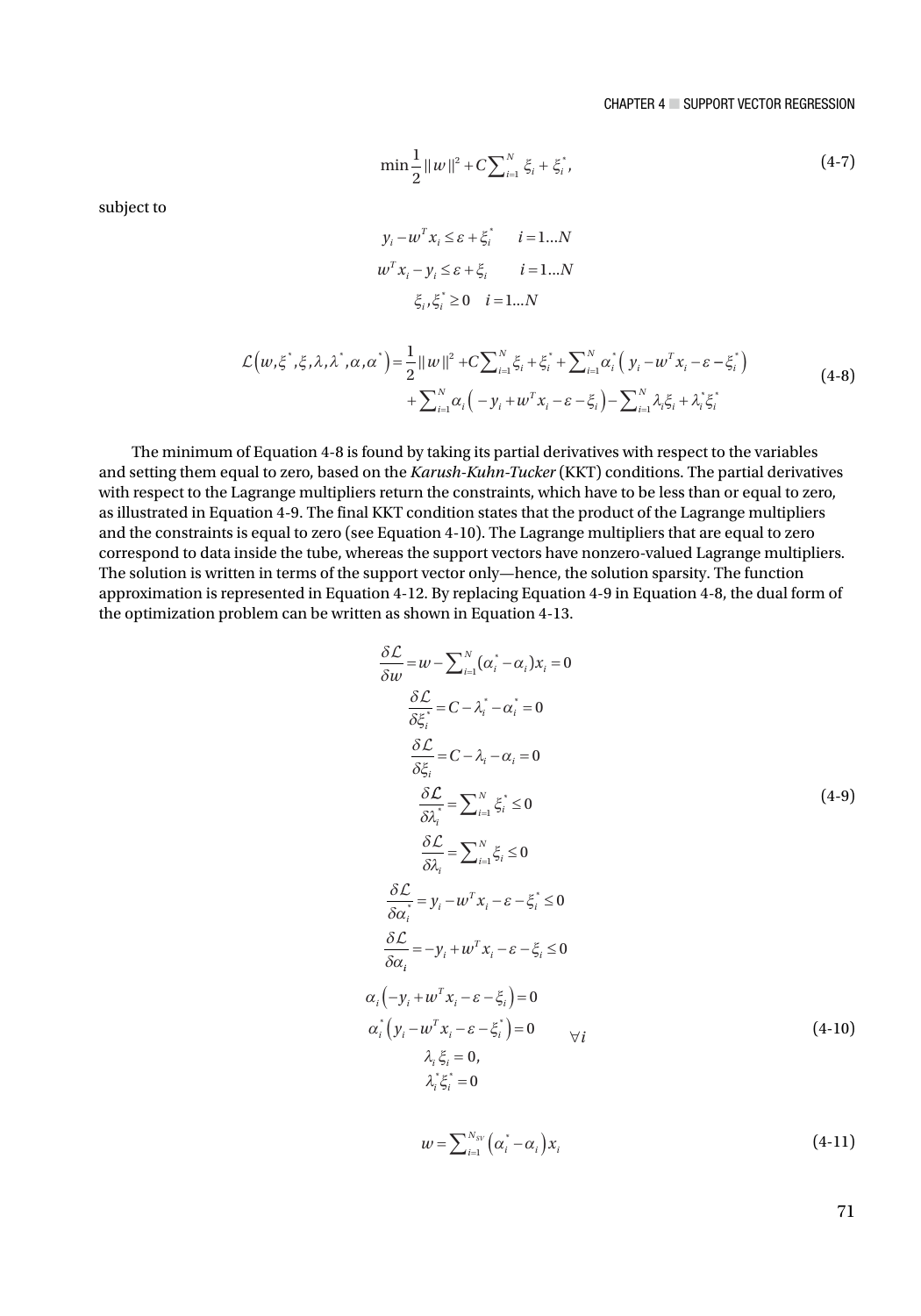$$
f(x) = \sum_{i=1}^{N_{SV}} (\alpha_i^* - \alpha_i) x_i^T x_i, \alpha_i, \alpha_i^* \in [0, C]
$$
\n
$$
(4-12)
$$

$$
\max_{\alpha,\alpha^*} - \varepsilon \sum_{i=1}^{N_{SV}} (\alpha_i + \alpha_i^*) + \sum_{i=1}^{N_{SV}} (\alpha_i^* - \alpha_i) y_i - \frac{1}{2} \sum_{j=1}^{N_{SV}} \sum_{i=1}^{N_{SV}} (\alpha_i^* - \alpha_i) (\alpha_j^* - \alpha_j) x_i^T x_j,
$$
(4-13)

subject to

$$
\sum\nolimits_{i=1}^{N_{SV}} \left( \alpha_i^* - \alpha_i \right) = 0, \ \alpha_i, \ \alpha_i^* \in [0, C]
$$

At the beginning of this section, the weights vector  $w$  was augmented with the scalar  $b$ , and the derivation of the SVR's mathematical formulation was carried out, disregarding the explicit computation of *b* (see Equation 4-2). However, *b* could have been calculated from the KKT conditions, as shown next.

Training data that belong to the outside of the boundary of the tube will have nonzero  $\alpha_i$  or  $\alpha_i^*$ ; they cannot both be zero, because that would mean that the instance  $(x_i, y_j)$  belongs to the lower and upper boundary, which is not possible. Therefore, the corresponding constraints will be satisfied with equality, as demonstrated in Equation 4-14. Furthermore, because the point is not outside the tube,  $\xi_i = 0$ , leading to the result in Equation 4-15 when  $\alpha \in (0, C)$  . Equation 4-16 computes *b*. Performing the same analysis for  $\alpha_i^*$ , one gets Equations 4-17 and 4-18.

$$
y_i - w^T x_i - b - \varepsilon - \xi_i = 0 \tag{4-14}
$$

$$
y_i - w^T x_i - b - \varepsilon = 0 \tag{4-15}
$$

$$
b = y_i - w^T x_i - \varepsilon \tag{4-16}
$$

$$
-y_i + w^T x_i - b - \varepsilon = 0 \tag{4-17}
$$

$$
b = -y_i + w^T x_i - \varepsilon \tag{4-18}
$$

Instead of using the KKT conditions, one could have also computed *b*, while solving the optimization problem, using the interior-point method, which can converge to an optimal solution in logarithmic time by navigating along the central path of the feasible region. The central path is determined by solving the primal and dual optimization problems simultaneously.

### Kernel SVR and Different Loss Functions: Mathematical Model and Graphical Representation

The previous section dealt with data in the feature space, assuming  $f(x)$  is linear. For non linear functions, the data can be mapped into a higher dimensional space, called kernel space, to achieve a higher accuracy, using kernels that satisfy Mercer's condition (see Figure [4-4\)](#page-6-0), as discussed previously for classification. Therefore, replacing all instances of *x* in Equations 4-1-4-18 with  $k(x_i, x_j)$  yields the primal formulation shown in Equation 4-19, where  $\varphi(.)$  is the transformation from feature to kernel space. Equation 4-20 describes the new weight vector in terms of the transformed input. The dual problem is represented in Equation 4-21, and the function approximation  $f(x)$  is in Equation 4-22, where  $k(.,.)$ , the kernel, is as illustrated in Equation 4-23.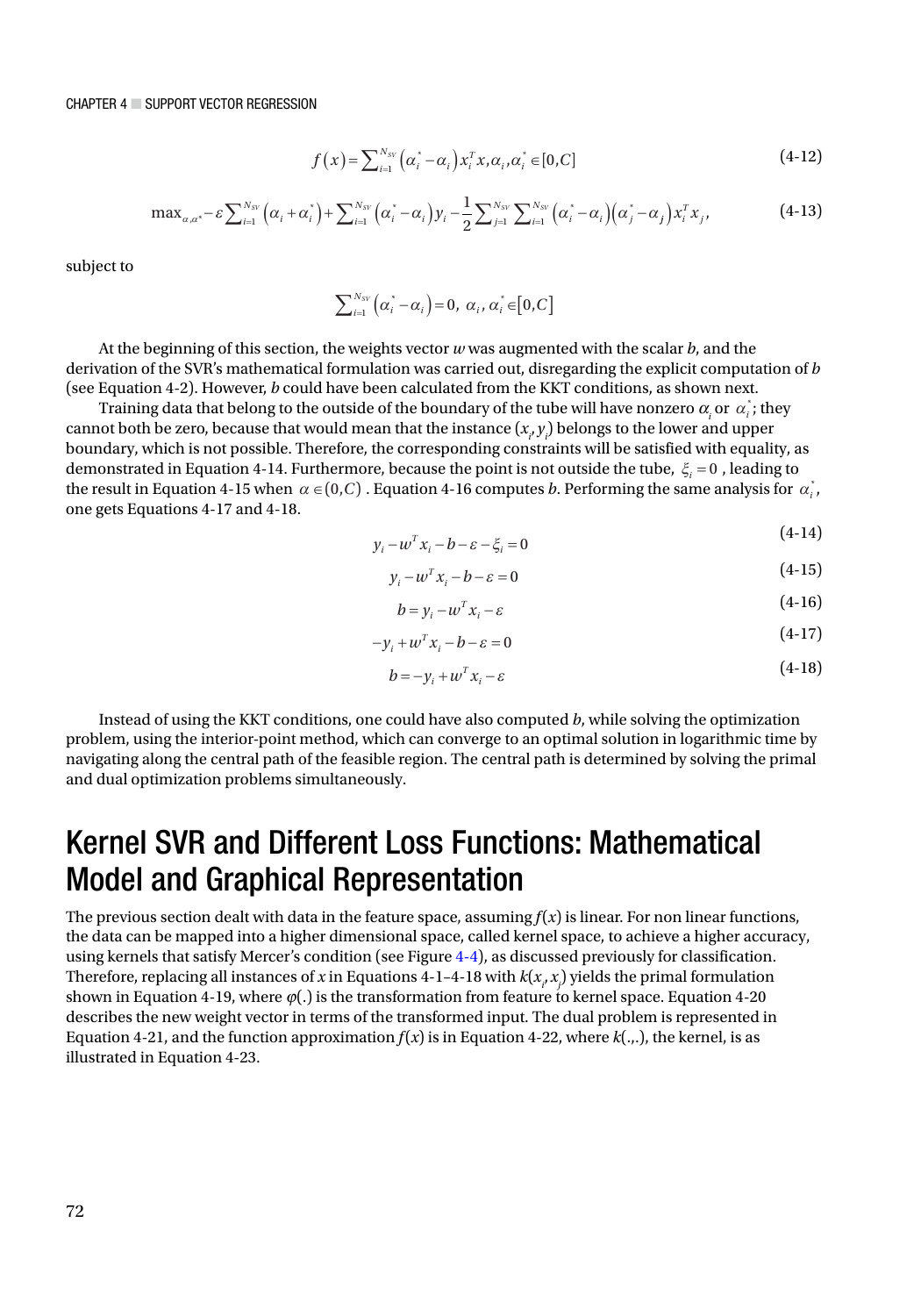Chapter 4 ■ Support Vector Regression

$$
\min \frac{1}{2} \|w\|^2 + C \sum_{i=1}^N \xi_i + \xi_i^*,\tag{4-19}
$$

subject to

$$
y_i - w^T \varphi(x_i) \leq \varepsilon + \xi_i^* \quad i = 1,...,N
$$
  
\n
$$
w^T \varphi(x_i) - y_i \leq \varepsilon + \xi_i \quad i = 1,...,N
$$
  
\n
$$
\xi_i, \xi_i^* \geq 0 \quad i = 1,...,N
$$
  
\n
$$
w = \sum_{i=1}^{N_{SV}} (\alpha_i^* - \alpha_i) \varphi(x_i)
$$
\n(4-20)

$$
\max_{\alpha,\alpha^*} - \varepsilon \sum_{i=1}^{N_{SV}} (\alpha_i + \alpha_i^*) + \sum_{i=1}^{N_{SV}} (\alpha_i^* - \alpha_i) y_i - \frac{1}{2} \sum_{j=1}^{N_{SV}} \sum_{i=1}^{N_{SV}} (\alpha_i^* - \alpha_i) (\alpha_j^* - \alpha_j) k(x_i, x_j)
$$
(4-21)  

$$
\alpha_i, \alpha_i^* \in [0, C], i = 1, ..., N_{SV}, \sum_{i=1}^{N_{SV}} (\alpha_i^* - \alpha_i) = 0
$$

$$
f(x) = \sum_{i=1}^{N_{SV}} (\alpha_i^* - \alpha_i) k(x_i, x)
$$
 (4-22)

$$
k(x_i, x) = \varphi(x_i) . \varphi(x) \tag{4-23}
$$

<span id="page-6-0"></span>

*Figure 4-4. Nonlinear regression*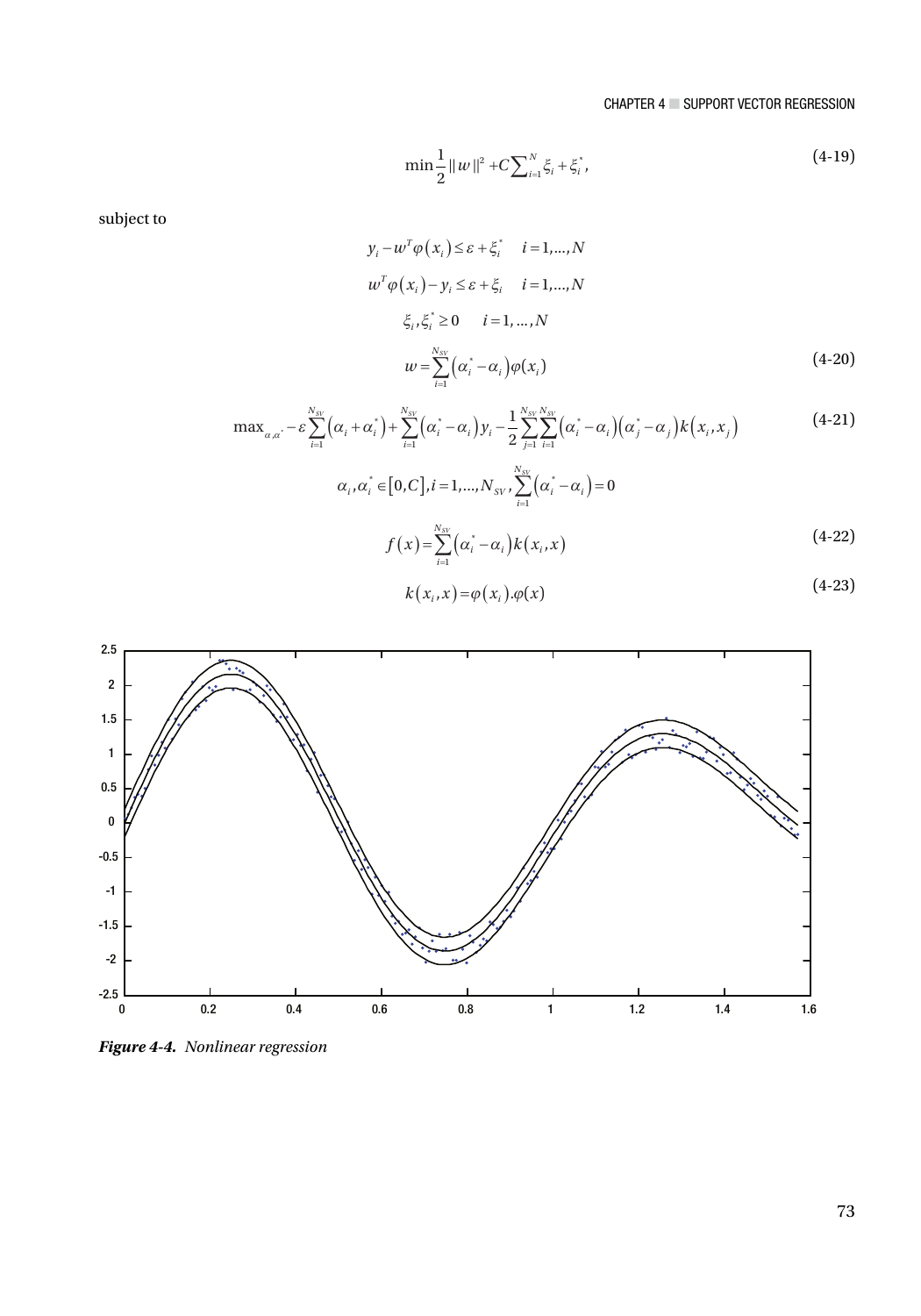### Bayesian Linear Regression

Unlike SVR, *Bayesian linear regression* is a generative, as opposed to discriminant, method, that builds linear regression models based on Bayesian inference. After specifying a model, the method computes the posterior distribution of parameters and model predictions. This statistical analysis allows the method to determine model complexity during training, which results in a model that is less likely to overfit.

For simplicity, assume that a single output  $y_p \in \mathbb{R}$  are predicted using the model parameters *w* learned from a set of predictor variables *X* sized  $k \times 1$  and observations *Y* sized  $n \times 1$ . The observations *Y* are assumed to have the distribution in Equation 4-24, where  $\sigma^2$  is the variance of the uncertainty in the observations:

$$
P(Y|w, \sigma^2, X) \sim \mathcal{N}(Xw, \sigma^2 I)
$$
\n(4-24)

Once the model has been specified, the model parameters' posterior distributions can be estimated. This is done by first assuming a prior distribution of the model parameters (see Equation 4-25). Given the model variance and observations, the posterior distribution of the model parameters (which is Gaussian) is as shown in Equation 4-26, with the mean computed in Equation 4-27, and the standard deviation scale factor, in Equation 4-28. The mean is simply the Moore-Penrose pseudoinverse of the predictive variables multiplied by the observations. Given some observations, the posterior probability of the model variance is computed, and an inverse chi-squared distribution (see Equation 4-29), with  $n-k$  degrees of freedom and a scale factor  $s^2$  (see Equation 4-30), is obtained. The scale factor is the error between the model's predicted output and an observation.

$$
P(w, \sigma^2) \propto \frac{1}{\sigma^2} \tag{4-25}
$$

$$
P(w|\sigma^2, Y) = \frac{P(Y|w, \sigma^2, X)P(w|\sigma^2)}{P(Y|\sigma^2)} \sim \mathcal{N}(w_E, v_w \sigma^2)
$$
\n(4-26)

$$
w_{E} = \left(X^{T}X\right)^{-1}X^{T}Y\tag{4-27}
$$

$$
v_w = \left(X^T X\right)^{-1} \tag{4-28}
$$

$$
P(\sigma^2|Y) = \frac{P(Y|\sigma^2)P(\sigma^2)}{P(Y)} \sim inv - \mathcal{X}^2(n-k,s^2)
$$
\n(4-29)

$$
s^{2} = \frac{(Y - Xw_{E})^{T} (Y - Xw_{E})}{n - k}
$$
\n(4-30)

The marginal posterior distribution of the model parameters, given the observations, is a multivariate Student's *t*-distribution, shown in Equation 4-31 and computed in Equation 4-32, with  $n-k$  degrees of freedom,  $w_{_E}$  mean, and  $s^2$  scale factor, as  $\ p\big(w|\sigma^2,Y\big)$  has a normal distribution, and  $\ P\big(\sigma^2|Y\big)$  has an inverse chi-squared distribution.

$$
P(w|Y) \sim t(n-k, w_E, s^2) \tag{4-31}
$$

$$
P(w|Y) = \int_{\sigma^2} P(w|\sigma^2, Y) P(\sigma^2|Y) d\sigma^2
$$
 (4-32)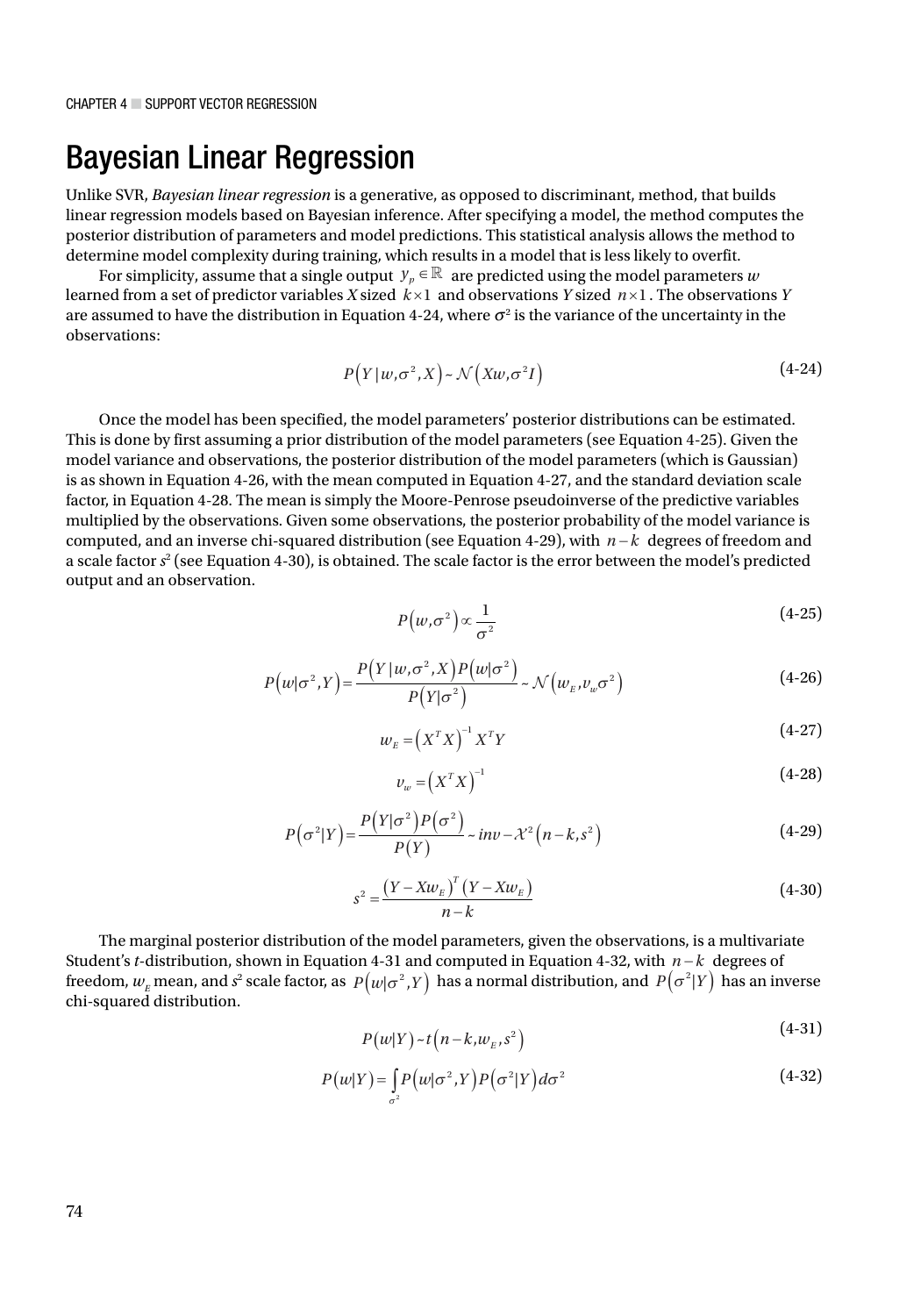Given the model parameter probability distributions and a set of predictive variables  $X_{p'}$  the marginal posterior predictive distribution *Yp* , which is a multivariate Student's *t*-distribution (see Equation 4-33) can be determined. The mean is computed in Equation 4-34, and the variance, in Equation 4-35. The predictive distribution variance depends on the uncertainty in the observed data and the model parameters.

$$
P(Y_p|Y) \sim t\left(n-k, E(Y_p|Y), var(Y_p|\sigma^2, Y)\right)
$$
\n
$$
\tag{4-33}
$$

$$
E(Y_p|Y) = X_p w_E \tag{4-34}
$$

$$
var(Y_p | \sigma^2, Y) = (I + X_p v_w X_p^T) \sigma^2 \tag{4-35}
$$

The concept of Bayesian regression is displayed in Figure [4-5](#page-8-0), in which the sample input data available during training would have been generated by a Gaussian distribution. If these instances represent their population well, the regression model is expected to generalize well.

<span id="page-8-0"></span>

*Figure 4-5. One-dimensional regression example illustrating the Gaussian conditional probability distributions of the output on the input and model parameters*

#### **DISCRIMINANT VS. GENERATIVE MODELS**

A *generative approach* models the joint probability distribution of the data and class labels  $p(\pmb{x},\,\pmb{\mathcal{C}}_{k}),$ based on the prior probability distributions of the class labels  $\rho(\mathcal{C}_\kappa)$  and the likelihood probability distribution  $p(x|C_k)$ . The joint distribution computes the posterior probability distributions  $p(C_k|k)$ , which will be used to map datapoints to class labels.

A *discriminant approach* directly computes the posterior probability distributions  $p(C_k|x)$  without computing the joint probability distribution  $\rho(\mathsf{x},\mathit{C}_\mathsf{y})$ . A discriminant approach produces a mapping from the datapoints to the class labels without computing probability distributions. Therefore, this approach performs the inference and decision stages in one step.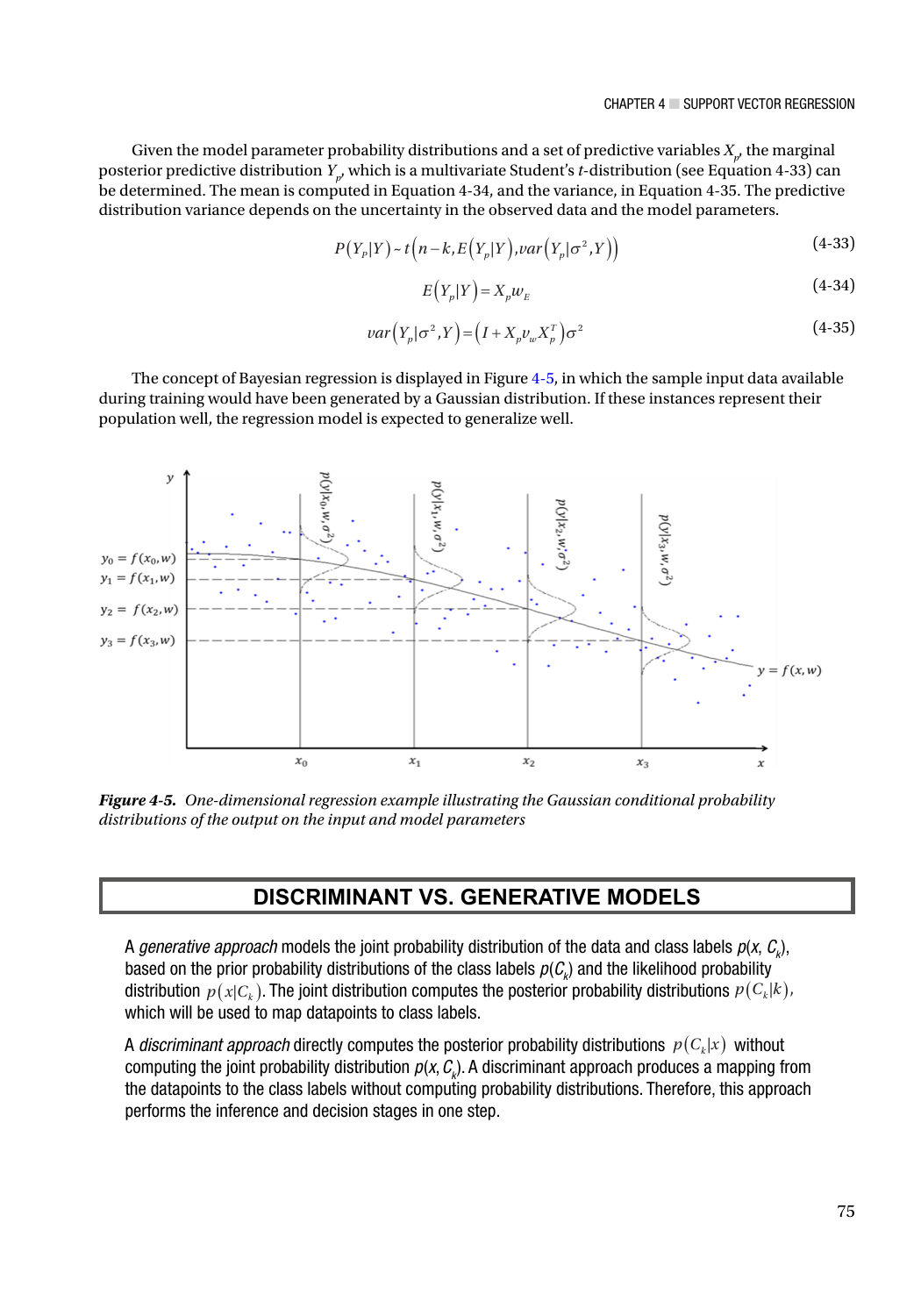|                     | <b>Advantages</b>                                                                                                                                                                                                                                                                                                                                                         | <b>Disadvantages</b>                                                                                                     |  |  |
|---------------------|---------------------------------------------------------------------------------------------------------------------------------------------------------------------------------------------------------------------------------------------------------------------------------------------------------------------------------------------------------------------------|--------------------------------------------------------------------------------------------------------------------------|--|--|
| Generative          | Robust to outliers<br>$\bullet$<br>Can easily update decision model<br>$\bullet$<br>• Allows combination of classifiers trained<br>on different types of data by applying<br>probability rules<br>• Can improve prediction accuracy by<br>measuring confidence in classification based<br>on posterior distributions and not making<br>predictions when confidence is low | Computationally demanding<br>Requires a lot of training data<br>Suffers from the curse of<br>$\bullet$<br>dimensionality |  |  |
| <b>Discriminant</b> | Computationally less demanding<br>Simple to implement<br>$\bullet$                                                                                                                                                                                                                                                                                                        | Sensitive to noisy data and outliers<br>Requires retraining for any changes<br>in the decision model                     |  |  |

# Asymmetrical SVR for Power Prediction: Case Study

*Justification*: In many instances of approximation, there is an uneven consequence of misprediction, based on whether the error is above or below the target value (Stockman et al. 2012a, 2012b). For example, in power prediction an incorrect low estimate may be of much more concern than an overestimate. Underpredicting can lead to insufficient cooling of datacenters, inadequate uninterruptible power supply (UPS), unavailable processor resources, needless powering down of chip components, and so on. In the case of forest fire behavior prediction, a lower estimate of the threat can lead to greater property damage as well as loss of life, owing to a lack of adequate supply of personnel and equipment.

In these instances, it is crucial to minimize misestimates on one side of a boundary, even at the risk of reducing the accuracy of the entire estimation. It is necessary to restrict the loss function so that a minimal number of under- or overestimates occur. This leads to an asymmetrical loss function for training, in which a greater penalty is applied when the misestimate is on the wrong side of the boundary.

*Approach*: *Asymmetrical and lower-bounded SVR* (ALB-SVR) was proposed by Stockman, Awad, and Khanna (2012a). This approach modifies the SVR loss functions and corresponding error functions, such that the *e*-tube is only above the function, as demonstrated in Figure [4-6](#page-9-0). The penalty parameter *C* is split into *C+* and *C-* so that different penalties can be applied to the upper and lower mispredictions.

<span id="page-9-0"></span>

*Figure 4-6. (a) SVR and (b) ALB-SVR (Source: Intel, 2012)*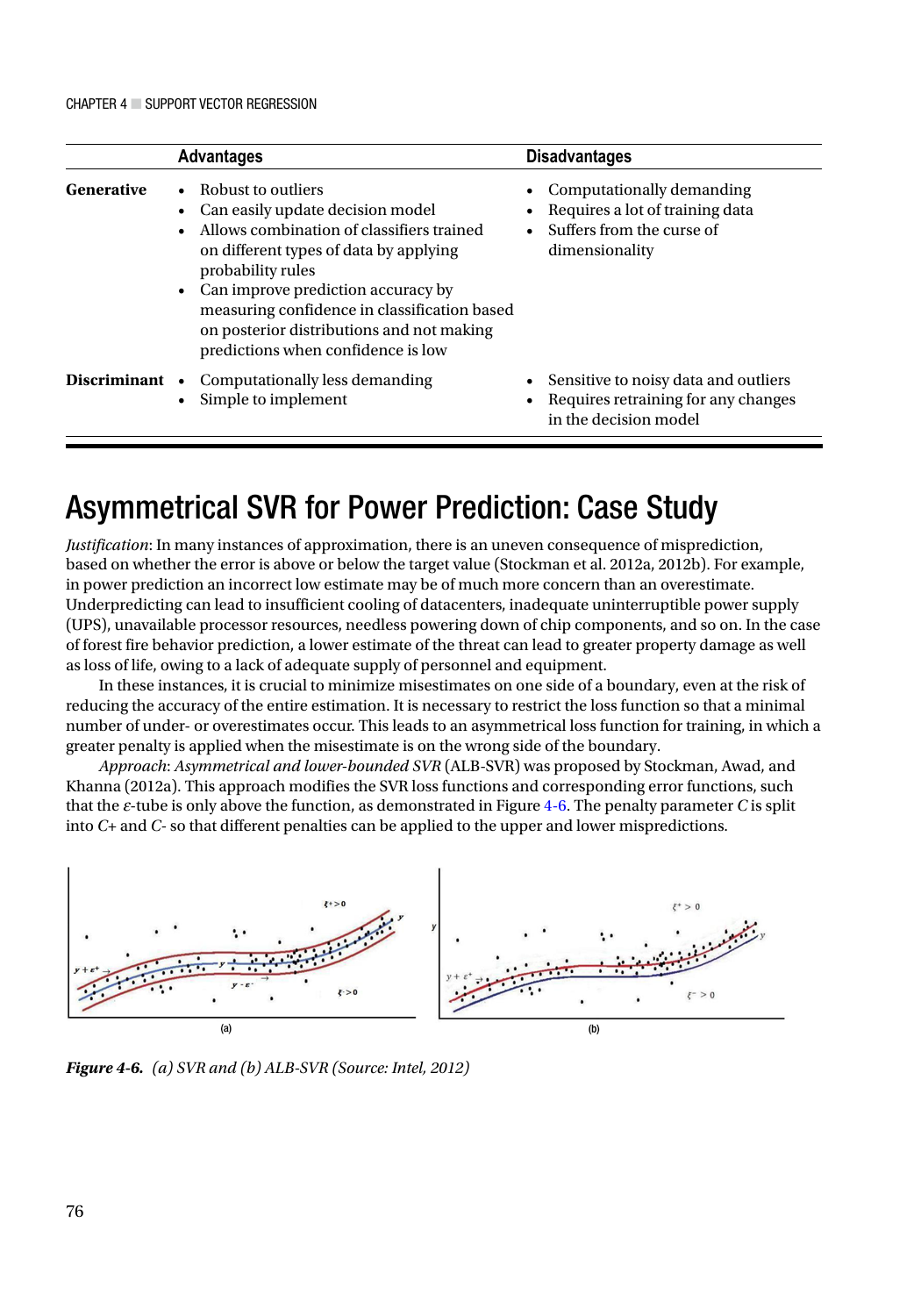ALB-SVR uses the Huber insensitive loss function (Popov and Sautin 2008). This function is similar to the *e*-insensitive loss function; however, it increases quadratically for small errors outside the *e*-bound but below a certain threshold  $\partial > \varepsilon$  and then linearly beyond  $\partial$ . This makes it robust with respect to outliers. The Huber insensitive loss function is represented by:

$$
L_{\text{aCHubersVR}}(t,y) = \begin{cases} 0 & \text{if } |t-y| \leq \varepsilon \\ (|t-y|-\varepsilon)^2 & \text{if } \varepsilon < |t-y| < \partial \\ (\partial-\varepsilon)(2|t-y|-\partial-\varepsilon) & \text{if } |t-y| \geq \partial. \end{cases}
$$

ALB-SVR modifies the Huber insensitive loss function as follows:

$$
L_{\text{coHuberALB-SVR}}(t,y) = \begin{cases} 0 & \text{if } 0 \ge (t-y) \le \varepsilon \\ (t-y)^2 & \text{if } (t-y) < 0 \\ ((t-y)-\varepsilon)^2 & \text{if } \varepsilon < (t-y) < \partial \\ (\partial - \varepsilon)(2|t-y|-\partial - \varepsilon) & \text{if } |t-y| \ge \partial. \end{cases}
$$

Thus, the solution is:

$$
\max_{\alpha^*, \alpha^-} \left[ \frac{\sum_{i=1}^L (\alpha_i^* - \alpha_i^-) t_i - \frac{1}{2C} \sum_{i=1}^L (\varepsilon \alpha_i^{+2} - \alpha_i^{-2})}{-\frac{1}{2} \sum_{i,j} (\alpha_i^* - \alpha_i^-) (\alpha_i^* - \alpha_i^-) x_i \cdot x_j} \right]
$$

,

and the resulting optimization problem:

$$
\max_{\alpha^*, \alpha^-} \left[ -\sum_{i=1}^{L} (\alpha_i^* - \alpha_i^-) t_i + \frac{1}{2C} \sum_{i=1}^{L} (\varepsilon \alpha_i^{+2} - \alpha_i^{-2}) \right] + \frac{1}{2} \sum_{i,j} (\alpha_i^* - \alpha_i^-) (\alpha_i^* - \alpha_i^-) x_i \cdot x_j - C \leq (\alpha_i^* - \alpha_i^-) \leq C \quad i = 1...L
$$

$$
\sum_{i=1}^{L} (\alpha_i^* - \alpha_i^-) = 0.
$$

By substituting the new loss function, ALB-SVR's empirical risk becomes

$$
R_{emp}\big(\boldsymbol{y}\big) \!= \frac{1}{L} \!\sum_{\substack{i=1}}^{L} \!L_{\scriptscriptstyle \mathcal{E}-ALB-SVR}\!\big(t_i, y_i\big).
$$

The maximum additional empirical risk for ALB-SVR can be computed as

*L*

$$
\sum_{i\in (y-t)\leq \varepsilon}^L \bigl( y-t\bigr)+ \sum_{i\in (y-t)> \varepsilon}^L \varepsilon.
$$

*Validation*: ALB-SVR was tested on a dataset used by David et al. (2010) and Stockman et al. (2010) that consists of 17,765 samples of five attributes of memory activity counters, with the actual corresponding power consumed in watts, as measured directly by a memory power riser. The memory power model attributes are *activity*, *read*, *write*, *CKE = high*, and *CKE = low*. ALB-SVR was implemented with a modified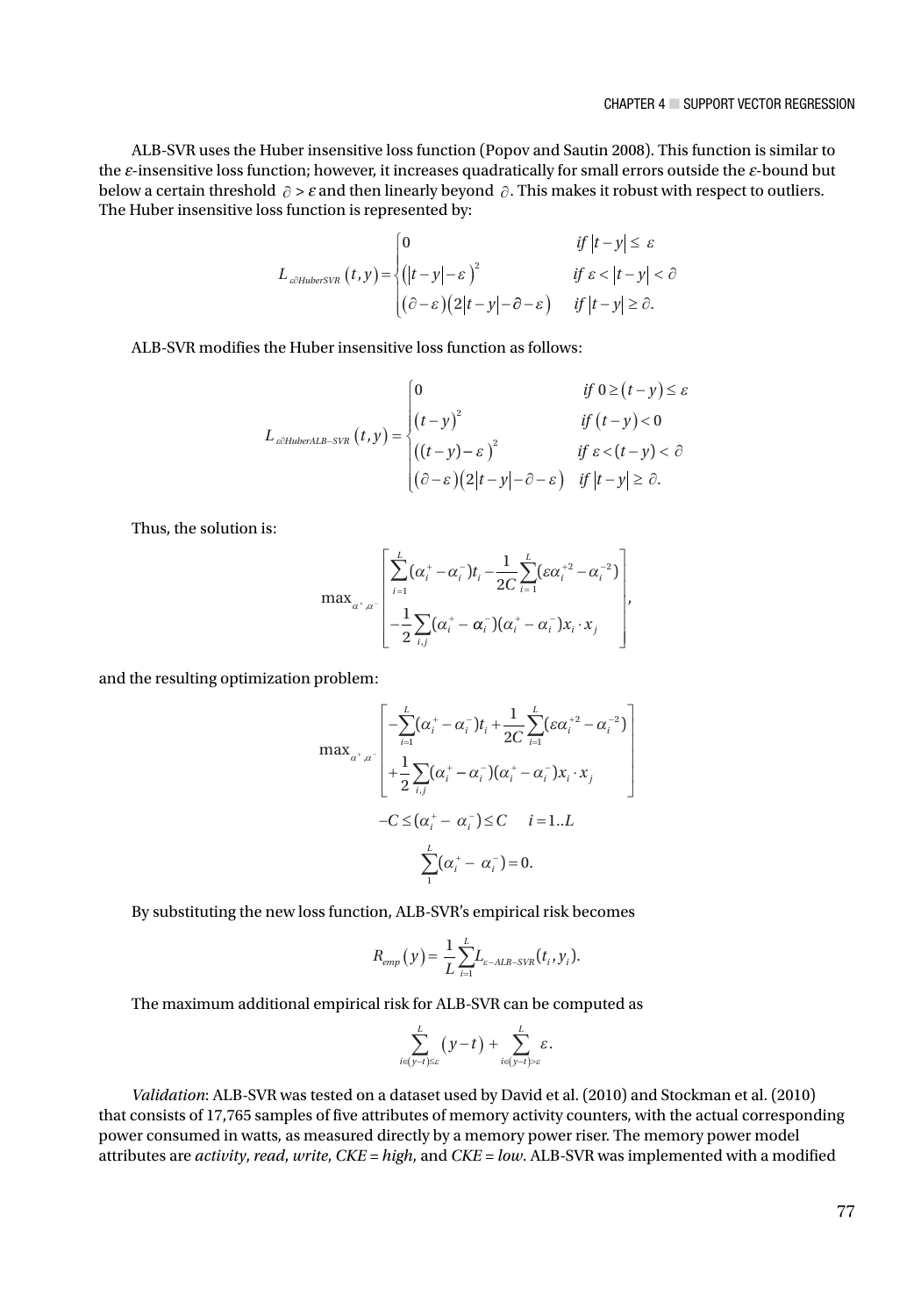#### Chapter 4 ■ Support Vector Regression

version of LIBSVM (Chang and Lin 2011) for ALB-SVR. Simulation results (see Figures [4-7](#page-11-0) – [4-9\)](#page-12-0) took the average of ten runs of threefold cross-validation of a radial basis function (RBF) kernel, with a combination of grid search and heuristic experimentation to find the best metaparameters  $\varepsilon$ ,  $g$ ,  $C^{+}$ , and  $C^{-}$ .

<span id="page-11-0"></span>

| <b>Type</b>                        | $\mathcal{C}^*$        | $\mathsf{C}^-$           | g   | ε   | $\partial$  | %<br><b>Error</b> | % Out of<br><b>Bound</b> |
|------------------------------------|------------------------|--------------------------|-----|-----|-------------|-------------------|--------------------------|
| Huber<br>insensitive<br><b>SVR</b> | 512                    | $\overline{\phantom{0}}$ | 128 | 0.1 | $1.0e - 06$ | 1.03              | 67.07                    |
| Huber<br><b>ALB-SVR</b>            | insensitive 10,000,000 | 1,000                    | 128 | 0.1 | $1.0e - 06$ | 1.50              | 0.24                     |

*Figure 4-7. Comparative results of SVR versus ALB-SVR (Source: Intel, 2012)*



*Figure 4-8. Power estimates for running average power limit (RAPL) data with Huber insensitive SVR (Source: Intel, 2012)*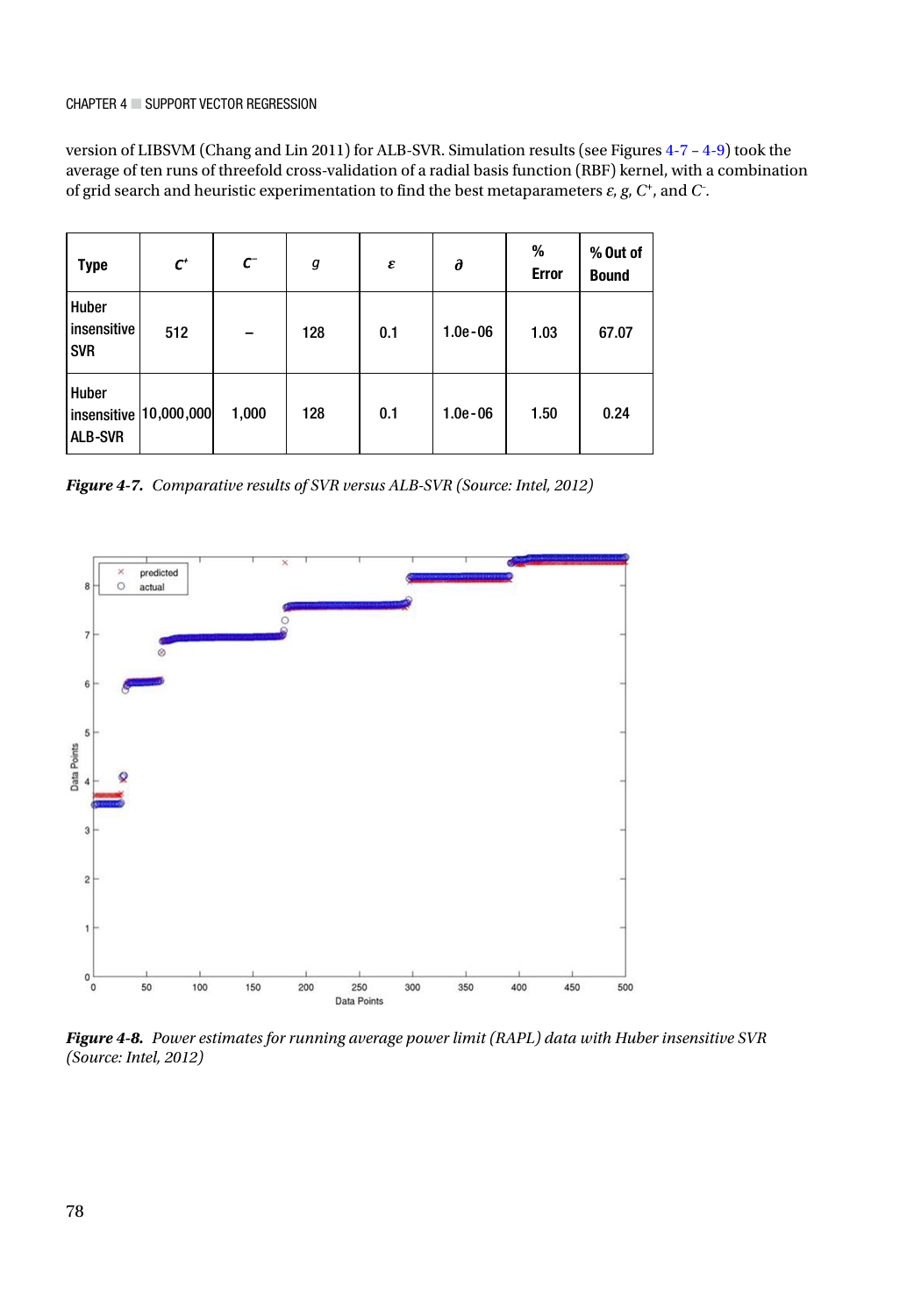<span id="page-12-0"></span>

*Figure 4-9. Power estimates for RAPL data with Huber insensitive ALB-SVR (Source: Intel, 2012)*

In SVR, support vectors are those points that lie outside the *e*-tube. The smaller the value of *e*, the more points that lie outside the tube and hence the greater the number of support vectors. With ALB-SVR the  $\varepsilon$ -tube is cut in half, and the lower  $\varepsilon$ -bound is dropped. Therefore, for the same g and  $\varepsilon$  parameters, more points lie outside the tube, and there are a larger number of support vectors. This means that the number of support vectors is greater for ALB-SVR than for SVR. This increase in the number of support vectors indicates that using ALB-SVR has some negative effects on the complexity of the estimating function. Although the percentage relative error data set was higher (5.06 percent), this is acceptable, because the main purpose was to reduce the number of underestimates and this was achieved.

## References

Chang, Chih-Chung, and Chih-Jen Lin. "LIBSVM: A Library for Support Vector Machines," in "Large-Scale Machine Learning," edited by C. Ling, special issue, *ACM Transactions on Intelligent Systems and Technology* 2, no. 3 (2011). [www.csie.ntu.edu.tw/~cjlin/papers/libsvm.pdf](http://www.csie.ntu.edu.tw/~cjlin/papers/libsvm.pdf).

David, Howard, Eugene Gorbatov, Ulf R. Hanebutte, Rahul Khanna, and Christian Le. "RAPL: Memory Power Estimation and Capping." In *Proceedings of the 2010 ACM/IEEE International Symposium on Low-Power Electronics and Design (ISLPED), August 18–20, 2010, Austin, TX*, 189–194. Piscataway, NJ: Institute for Electrical and Electronics Engineers, 2010.

Huber, Peter J. "Robust Estimation of a Location Parameter." *Annals of Mathematical Statistics* 35, no. 1 (1964): 73–101.

Lee, Yuh-Jye, Wen-Feng Hsieh, and Chien-Ming Huang. "*e*-SSVR: A Smooth Support Vector Machine for *e*-Insensitive Regression." *IEEE Transactions on Knowledge and Data Engineering* 17, no. 5 (2005): 678–685.